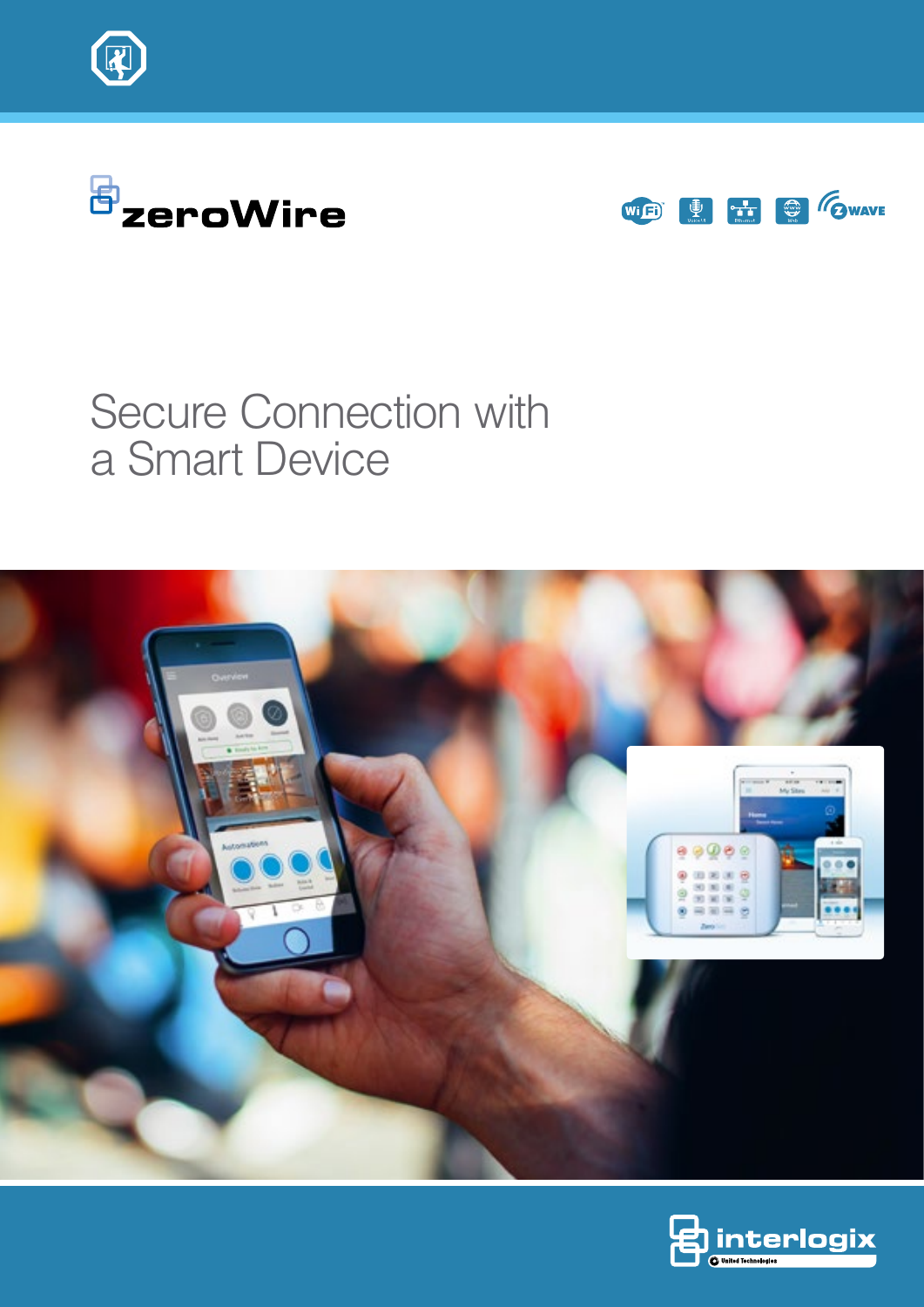# Delivering home safety & a comfort experience

Reliable and convenient UltraSync™ lets you synchronize your ZeroWire with your day-to-day activities and create customized scenarios so that your home responds to your unique schedule.



#### **Motion sensors** 1

Feel even safer with added security from advanced motion sensors. For example, you can receive a push notification from the app when a sensor has been triggered.



#### **Environmental sensors** 2

Respond to situations quickly with sensors that detect environmental hazards, flood or freezing situations and breaking glass.



#### **Micro door/window sensor** 3

Know immediately if a door or window has been opened.



#### **A** Smoke and heat sensors **1999 5**

Protect your family with one of the easiest ways to keep them safe from smoke and fire.



#### **2-way key fob**

with part- and full-arming for ease of use.

**5**

**2**

**3**

**4**

**7**

**8**

**6**

Be in control with this small, powerful device that acts like an electronic key to arm and disarm your security system.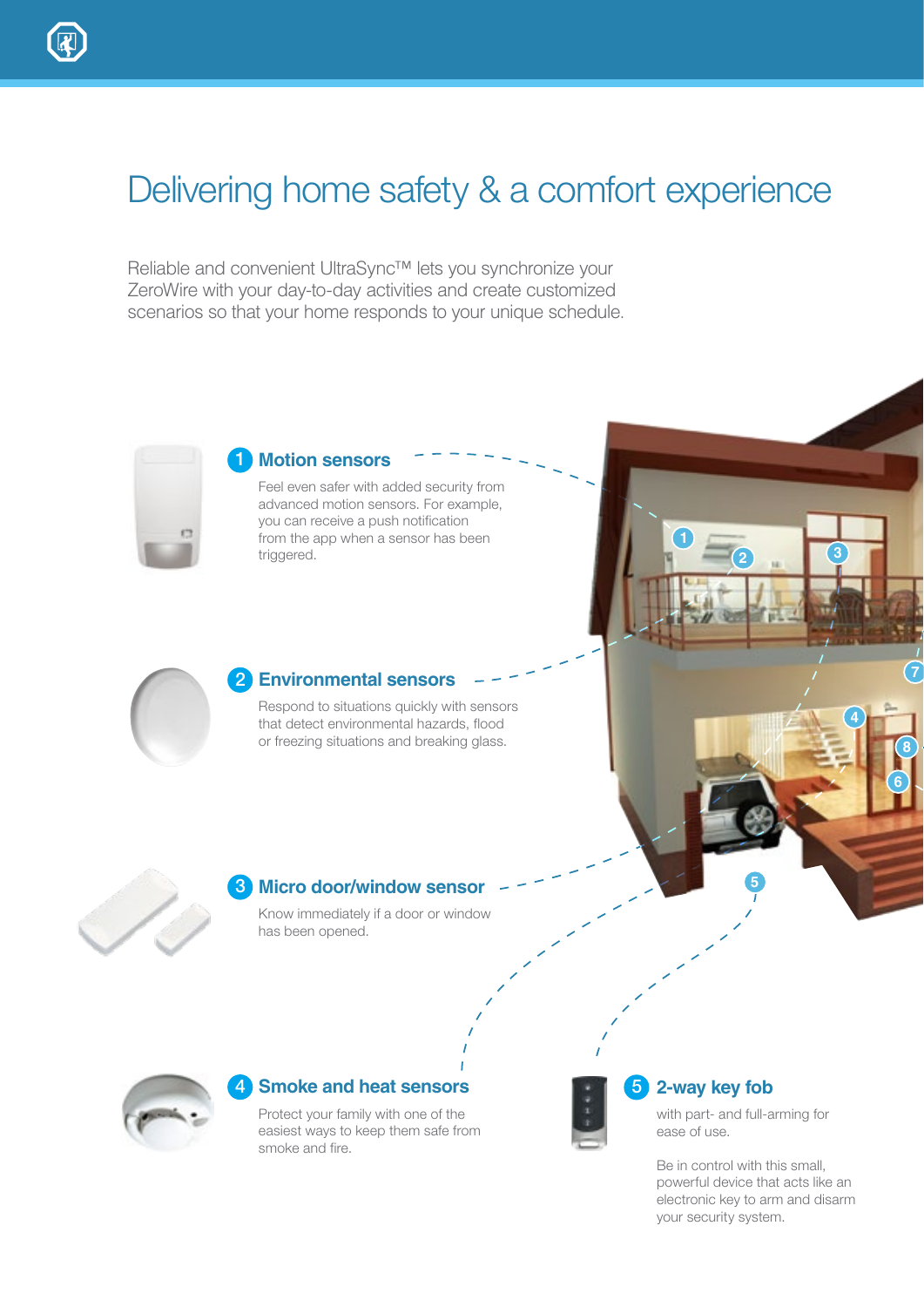

#### **Video camera** 7

Indoor and outdoor video cameras monitor remote and sensitive areas to provide another layer of security.

WIED SO THE G GWAVE





 $\odot$ 

Θ

ġ

 $\rightarrow$  $\vert$  and  $(38)$  $4350$ 

ö

 $7000$  $= 0 = 0$ 

Zerovi

## **Touchscreen**

Allows users to add up to four local and dedicated touchscreen interfaces to the ZeroWire system for comprehensive system operation.

An intuitive user interface, similar to the mobile application, reduces learning time and enhances the overall user experience.

### 8 ZeroWire

Provides a single, convenient access point for the whole home security system.

#### UltraSync+ app

The UltraSync+ app provides quick and convenient access to your whole system, from virtually anywhere. Available for iOS and Android™ devices, the app turns your smartphone or tablet into a home control center in the palm of your hand.



**9**

### **6** Door locks

Advanced technology allows you to remotely lock and unlock your doors using a smartphone or tablet.



#### **9** Smart devices

Remotely manage home systems like Z-wave® lights, appliances, garage doors and thermostats.